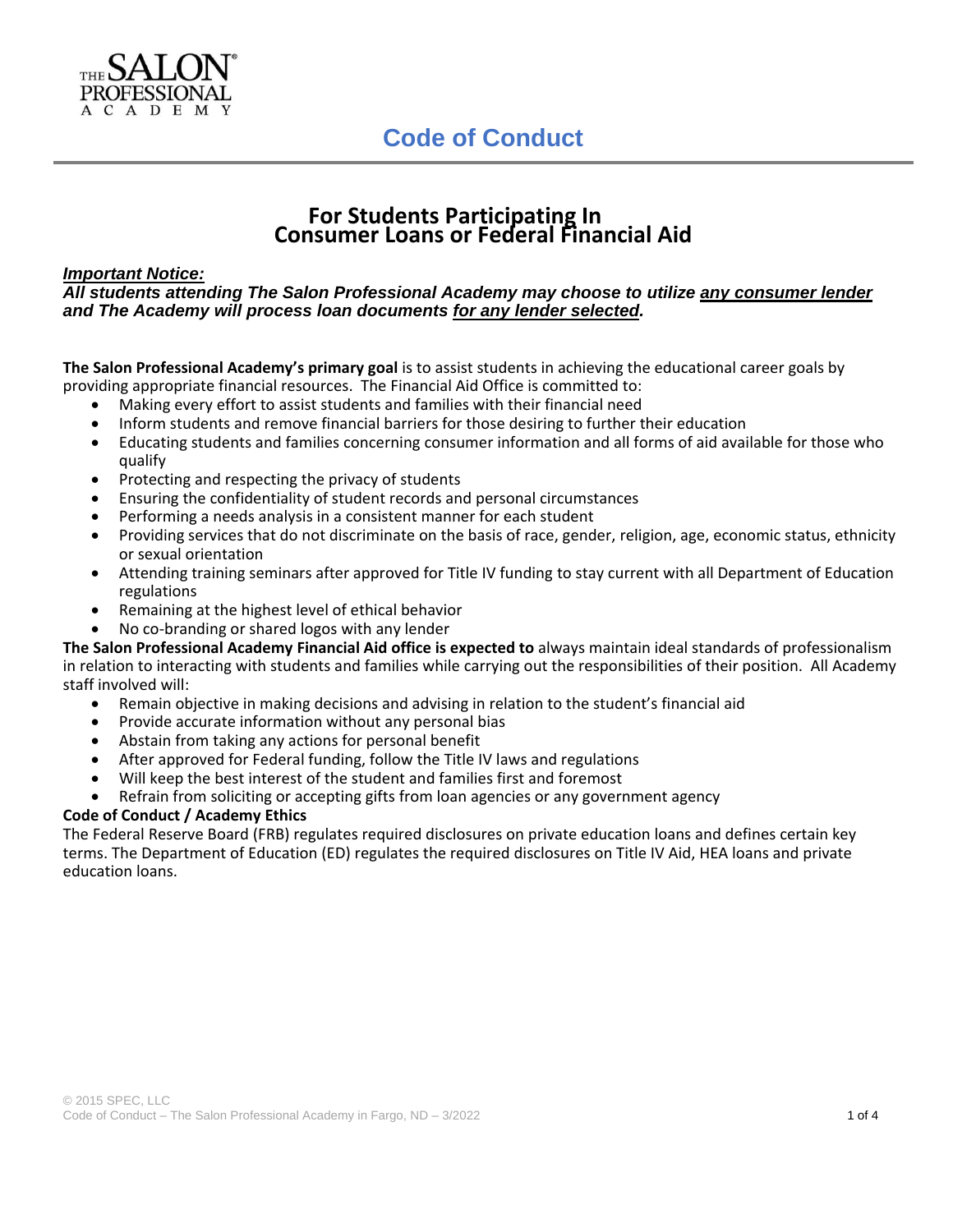

## **Code of Conduct**

#### **The Higher Education Opportunity Act (HEOA) defines:**

- **An Institution-affiliated organization** is an entity directly or indirectly related to a covered institution that recommends, promotes, or endorses education loans.
- **Lender** is an eligible private education lender or any other person engaged in the business of securing, making or extending education loans on behalf of the lender.
- **Private education loan** is a non-Title IV loan provided by a private educational lender expressly for post-secondary educational expenses and does not include an extension of credit under an open-end consumer credit plan or secured by real property.
- *Private educational loans and Title IV loans are not in any way related.*
- The Academy is not considered a private lender and interest does not accrue on any student account
- **Preferred lender** is an arrangement or agreement between a lender and covered institution in which a lender provides education loans to students/families and the covered institution recommend, promotes or endorses the education loan products of the lender.
	- o Includes arrangements between a lender and an institution-affiliated organization
	- o Does not include:
		- **E** Direct Loan Program Loans through the U.S. Department of Education
		- Education funds covered by The Academy's own funds
		- Funds by donor-directed contributions
		- State funded financial aid programs if the terms and conditions of the loan include a loan forgiveness option for public service
- **An Education loan** is a Direct Loan or a private education loan. *The terms and conditions of the Title IV, HEA program loans may be more favorable than the provisions of the private educational loans.*
- **Preferred Lender Arrangement (PLA) –** The Academy does not have any preferred lenders.
	- o Informational materials-publications, mailings or electronic messaging will be distributed to prospective and current students describing the available financial assistance opportunities.
	- o The disclosure will not include any co-branding and must conspicuously disclose that The Academy does not endorse the product in question. Disclosure for Direct Loans is found in the model disclosure form developed by the Dept. of Ed.
	- o The Academy will not deny the borrower's choice of any lender.
	- o Method/criteria used to choose lenders is without prejudice, based on the borrower's best interest and for the sole benefit of students attending The Academy.
	- o The Academy will provide borrowers or notify borrowers where to find the Truth in Lending Act (TILA) disclosures for each lender upon request.
	- o The Academy inform borrowers of all Title IV eligibility and the terms and conditions of the Title IV aid in comparison to any private education loans.
	- o The Academy will provide a clear distinction between the presentations of the Title IV aid in relation to the presentation of the private loans.
	- o The Academy will provide, upon the applicant's request, a self-certification form developed by the Department of Education along with any information The Academy has been provided to complete the required form before giving, upon the applicant's request, a self-certification form from a private lender.
	- o The Academy will not agree to use in marketing, the name, emblem, logo or pictures of The Academy with any lender, which could imply the loan is offered or made by The Academy.
	- o The Academy will ensure the lender's name is shown in all information/documentation related to the loan.
	- o The Academy will submit to the Department of Education an annual report that includes:
		- Truth In Lending Disclosures of any lender on a preferred lenders list including detailed reasons why The Academy participates with each private lender and reasons why the lender is beneficial to the borrower and their families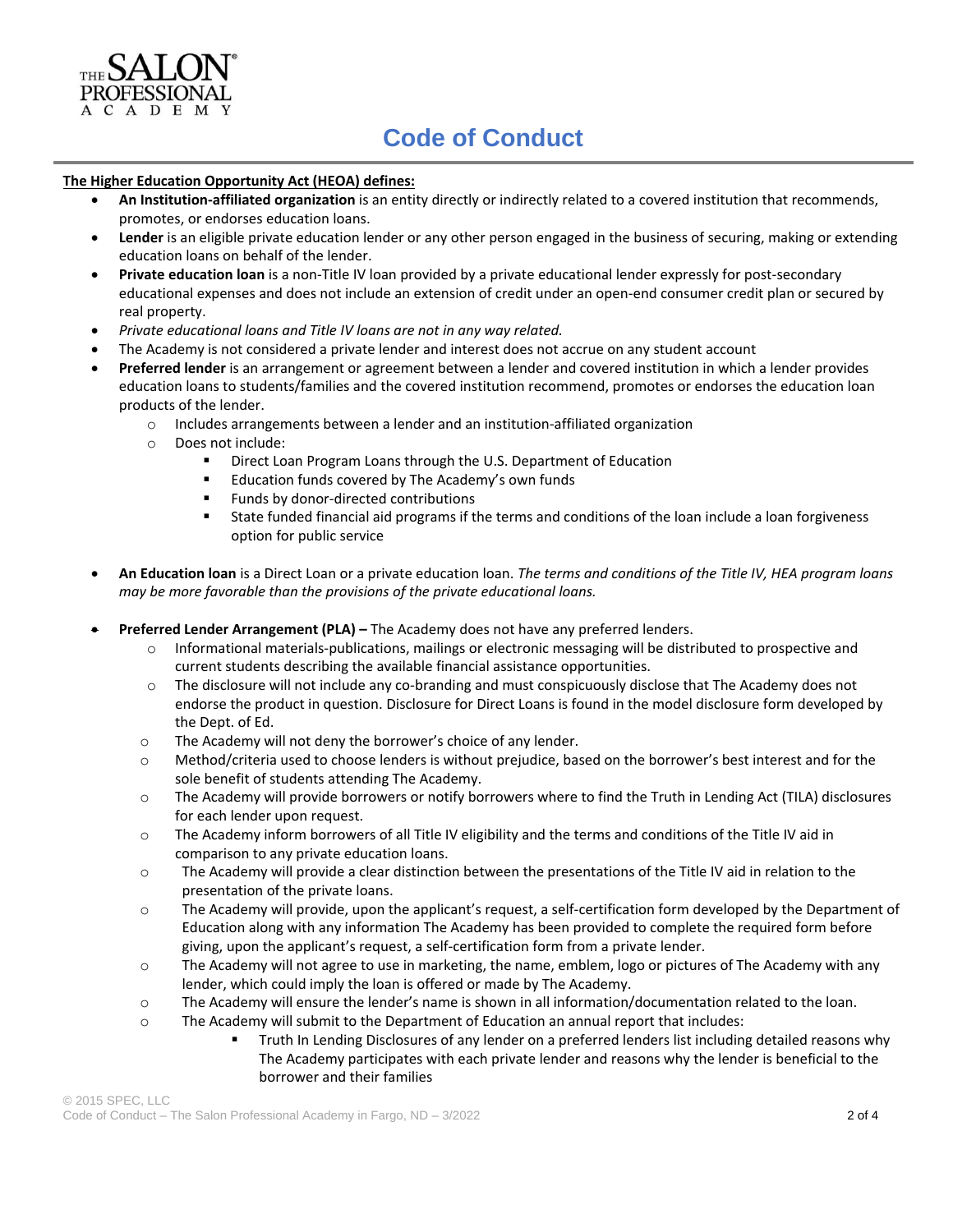

# **Code of Conduct**

- This report will be available to the public, including both current and prospective students
- The minimum information the Department determines will be disclosed.
- The information in the report is available, upon request, to the pubic and is provided to current students and students planning to attend The Academy and their families.

#### • **Code of Conduct Requirements for The Academy – Affiliated Organizations**

- o The Code of Conduct will be displayed in plain sight on The Academy's website.
- o The Academy will administer, enforce, and review the Code of Conduct for all Academy staff involved annually.
- o Lenders are also required to enforce and review the same Code of Conduct with the affiliate's agents annually.
- o The Academy prohibits a conflict of interest between The Academy Financial Aid Office and the preferred lenders.
- o The Academy does not promote any lender during the Entrance/Exit Interview process.
- o The Academy does not promise any loan volume to any lender.
- o The Code of Conduct prohibits revenue-sharing arrangements with any lender.
	- The Academy will not collect a fee in exchange for promoting a lender nor collect any revenue or profit sharing.
	- The Financial Aid Office, Administrator or Owner will not receive gifts from any lender. "Gifts" include: gratuity, favor, discount, entertainment, hospitality, loan, services, transportation, lodging, meal, or other items deemed as a "gift".
	- The term "gift" does not include: food or refreshments during a professional training session meant to improve service and does not include favorable terms to student, standard marketing material, and philanthropic contributions from a lender in exchange for advantages to related loans, or any state aid.
	- The Academy will utilize marketing materials advantageous to the applicant from the lender(s) to counsel, aid in financial literacy and debt management as long as the lender discloses that the lender prepared the provided materials.
- o The Academy prohibits contracting arrangement providing financial benefit from any lender or affiliate of a lender
	- o Prohibits offers of funds for private loans
	- o Prohibits call center or Financial Aid Office staffing assistance
	- o Prohibits Advisory Board compensation
- o The Academy does not hire any consultants contracted by any private lender.
- o The Academy does not have any affiliates of lenders serve on their Advisory Board.
- o The Academy owners/staff will not participate on any affiliated lenders Advisory Board.
- o The Academy's Financial Aid Office is prohibited from directing borrowers to certain lenders or delaying loan certifications.
- o The Academy does not assign lenders to any student's aid award package and does not refuse or delay loan certification based on the borrowers choice of lender.
- $\circ$  The Academy is not involved in payment to any lenders, whether directly or indirectly, in exchange for points, premiums, or interest of financial support in exchange for extending credit to a student.

#### • **Academies offering Federal Aid under the Program Participation Agreement will:**

- o Develop, publish, and administer and enforce the code of conduct with respect to loans guaranteed under the Title IV programs or Higher Education Act (HEA) loan programs.
- o Compile yearly, maintain, and make available to all students, a list of lenders for loans issued or guaranteed under the Title IV programs or HEA loan programs.
- o The Academy, upon request from a student or prospective student, must provide a Department of Education/FRB self-certification form and information needed to complete the form.
- o Self-certification form must contain disclosures stating the applicant may qualify for Federal, State, or Academy aid.